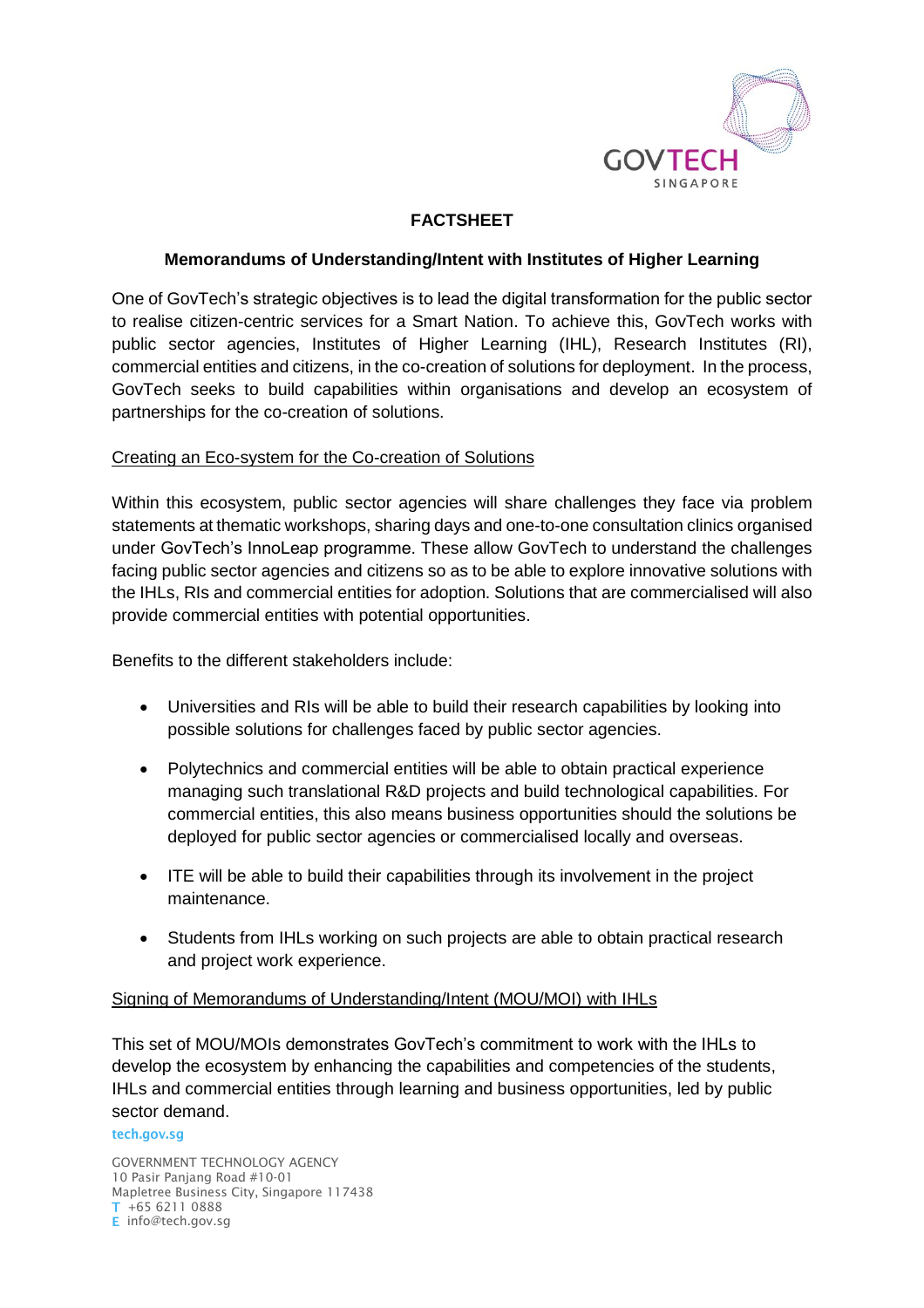

Beyond the opportunities to co-create technological solutions, GovTech will raise interest in technological education and participation by co-organising events such as conferences and competitions, as well as provide opportunities for students to gain hands-on experience through final-year projects, internships and attachments. Over 300 estimated students will be trained through these efforts as part of the MOU/MOIs.

## Opportunities with the IHLs

• Singapore Institute of Technology

Potential Projects:

- 1. Cyber-physical security vulnerability assessment and penetration testing (e.g. Ethical hacking, which aims to mitigate the threat of attack by finding loopholes before attackers do)
- 2. Smart assisted healthcare to enable active ageing (e.g. enabling elderly patients to self-administer physiotherapy exercise, which will help improve the patient to physiotherapist ratio)
- Singapore University of Technology and Design

Potential Projects:

- 1. Automated detection and execution of security measures to protect wireless network from adversary attacks (e.g. enabling proximity secure services in Internet of Things (IoT) wireless networks)
- 2. Adaptive network management protocol (using machine learning-based context aware techniques) to improve IoT system energy efficiency and robustness
- Nanyang Polytechnic

Potential Projects:

1. Using machine learning to enhance accuracy of abnormality detection for video analytics systems (e.g. improving accuracy level for actual public sector specific use cases)

tech.gov.sg

GOVERNMENT TECHNOLOGY AGENCY 10 Pasir Panjang Road #10-01 Mapletree Business City, Singapore 117438 +65 6211 0888 E info@tech.gov.sg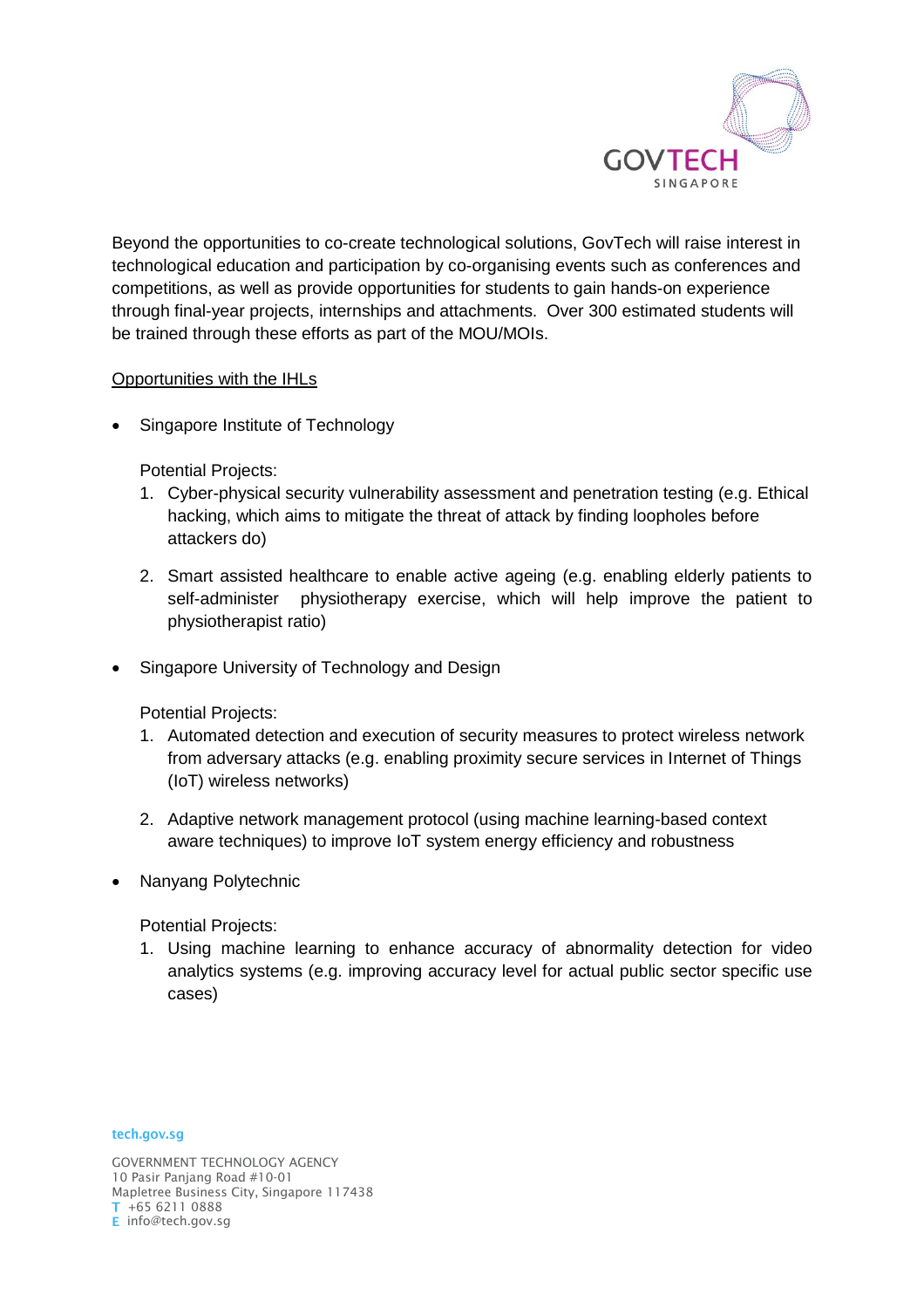

• Ngee Ann Polytechnic

Potential Projects:

- 1. Video analytics, specifically, facial recognition technology for contact tracing (e.g. locating elderly with dementia, tracking of people during epidemic outbreaks, purposes for homeland security)
- Republic Polytechnic

Potential Projects:

- 1. Agile mobile application development (e.g. for crowd seating management and bus tracking that were used during National Day Parade)
- 2. Education through gaming technologies (e.g. Virtual Reality game to improve awareness of fire safety, 3D interactive games to encourage interaction between neighbours in public housing)
- Singapore Polytechnic

Potential Projects:

- 1. Using SP's user-centric Conceive, Design, Implement and Operate framework to address public sector agencies' challenges and develop solutions for deployment (e.g. development of past projects like the Ministry Of Manpower's Automatic Card Scanning Machine)
- Temasek Polytechnic

Potential Projects:

- 1. Smart office optimisation projects (e.g. smart room booking system, smart power distribution box for energy management, indoor air quality monitoring, and smart sanitization)
- Institute of Technical Education

Potential Projects:

1. Using immersive technologies (Augmented Reality, Virtual Reality, Mixed Reality) in teaching

tech.gov.sg

GOVERNMENT TECHNOLOGY AGENCY 10 Pasir Panjang Road #10-01 Mapletree Business City, Singapore 117438 +65 6211 0888 E info@tech.gov.sg